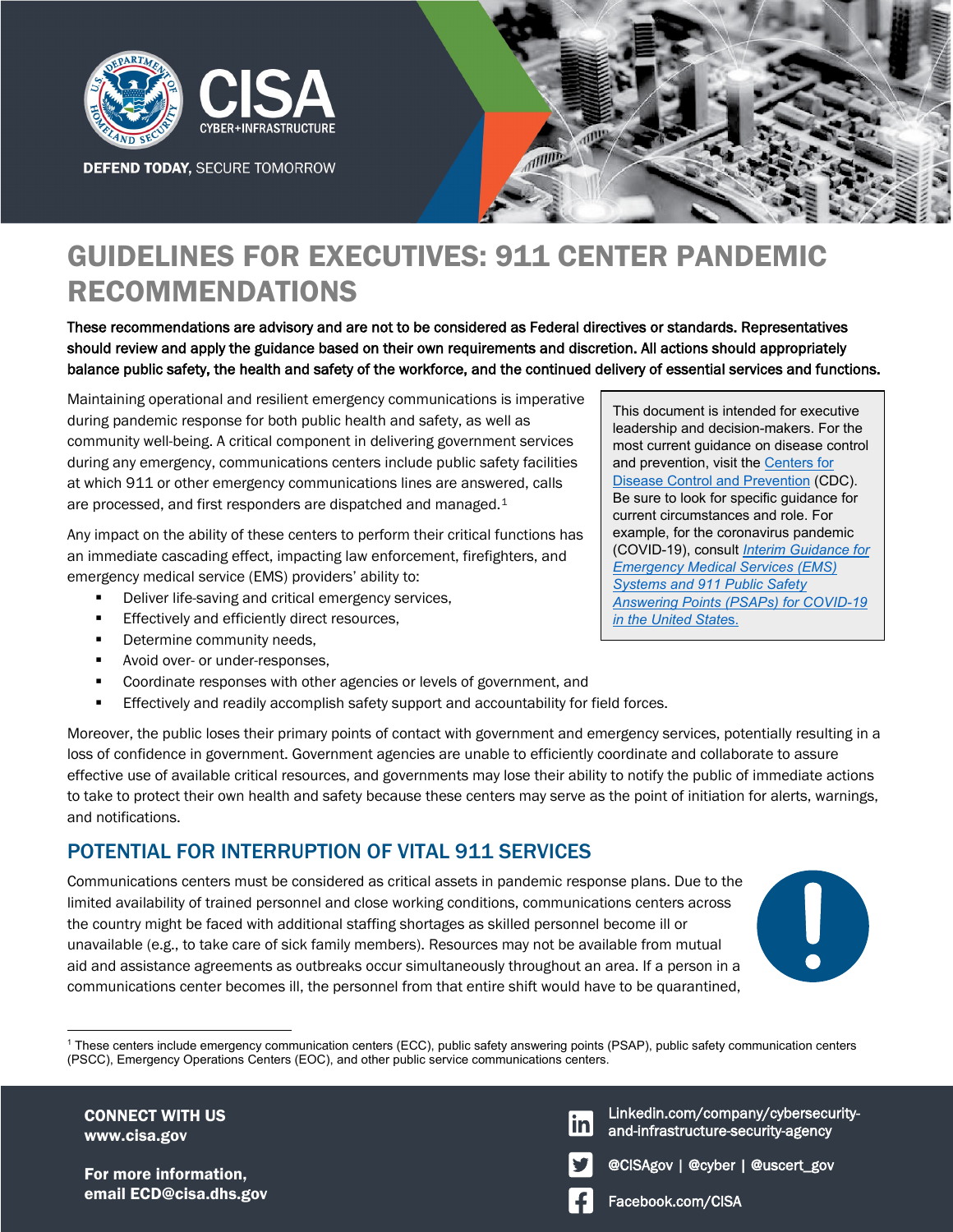thus compromising an entire shift. Losing a shift in a center could result in the center being closed and no one available to answer 911 calls. If a center becomes contaminated and lacks access to a dedicated and fully equipped backup communication center, contamination may limit a jurisdiction's options to maintain critical services. The lack of interoperable radio system capabilities to contiguous communications centers also limits options to receive, process, and assign calls for services from a neighboring center.

## CRITICAL INFORMATION FOR EXECUTIVES

Federal, State, local, Tribal, and territorial government representatives will need to make key decisions with only partial information as the pandemic environment quickly evolves. For support of communications centers during a pandemic, consider these actions:

**IDENTIFY COMMUNICATION CENTERS AS ESSENTIAL functions, and include staff as essential critical** [infrastructure workforce,](https://www.cisa.gov/publication/guidance-essential-critical-infrastructure-workforce) including any supporting services (e.g., janitorial staff, security staff, information technology specialists, communications systems repair staff [whether internal or contracted]).



- **Include center staff/management in strategic pandemic response and recovery discussions and coordinate** emergency orders and guidance. This will ensure consistency in messaging and allow the center to anticipate increased call volume.
- Take steps to prevent, mitigate, and respond to the spread of the infection among center staff, including authorizing priority supply of sanitizing supplies<sup>[2](#page-1-0)</sup> and personal protective equipment (PPE)<sup>[3](#page-1-1)</sup> to centers with accompanying training to ensure effective use. Develop recovery plans that include triggers that signal the change from response to recovery is well understood and achievable. Advise personnel to use PPE mindfully and follow the CDC's *[Strategies to Optimize the Supply of PPE and Equipment](https://www.cdc.gov/coronavirus/2019-ncov/hcp/ppe-strategy/index.html?CDC_AA_refVal=https%3A%2F%2Fwww.cdc.gov%2Fcoronavirus%2F2019-ncov%2Fhcp%2Fhealthcare-supply-ppe-index.html)*.
- Be prepared to authorize additional staffing to avoid call abandonment and extended hold times, including authorizations for overtime and/or part-time funding, and provide maximum flexibility available regarding overtime, call-ins, and vacation schedules.
- Be prepared to communicate with other jurisdictions to identify trained personnel to help an affected center. Additional qualified staff may not be readily available due to the specialized training, credentials, and skill sets required of center staff. Appeals to communities such as retired communications staff and volunteer public safety organizations for qualified help with the requisite skill sets may be necessary as well.
- **Ensure identified gaps in needed resources or services for the center are consistently monitored and be prepared to** work with emergency management officials to elevate official requests to the next level of government if solutions are not forthcoming.
- **Authorize alternate non-emergency phone numbers and websites to reduce non-emergency calls to 911 and** announce when official guidance (e.g., stay-at-home orders) or alerts, warnings, and notifications (e.g., protective actions) are released.
- **Work with centers to inform the public of expectations when calling 911 (e.g., extended hold times,** modified/additional questioning to assess the proper level of response resources to send). Urge the use of 911 for emergencies only.

CONNECT WITH US www.cisa.gov

 $\overline{a}$ 

For more information, email ECD@cisa.dhs.gov Linkedin.com/company/cybersecurityand-infrastructure-security-agency and-infrastructure-security-agency Linkedin.com/company/cybersecurity-





Facebook.com/CISA

<span id="page-1-0"></span><sup>&</sup>lt;sup>2</sup> See U.S. Environmental Protection Agency (EPA) list o<u>f *Disinfectants for Use Against SARS-CoV-2*,</u> the virus that causes COVID-19.<br><sup>3</sup> Befer to applicable State and local pandemic quidelines for exact PPE requirement

<span id="page-1-1"></span><sup>&</sup>lt;sup>3</sup> Refer to applicable State and local pandemic guidelines for exact PPE requirements.